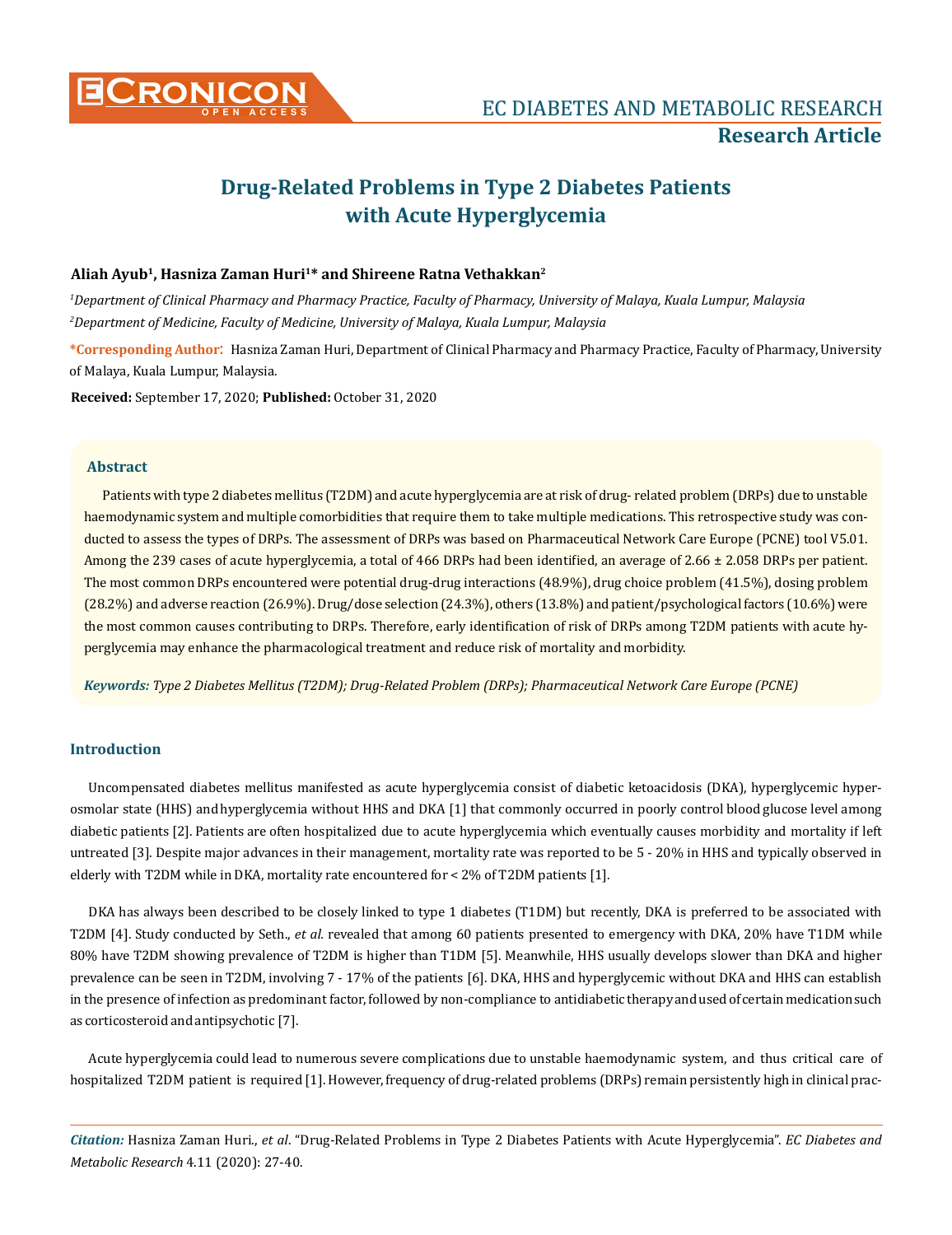tice with consequence including hospital admission, prolonged hospital stay and death [8]. DRPs generated during hospitalization could be due to unnecessary or contraindicated drugs, overdosing, or excessive duration of treatments [9]. DRP can be described as "an event or circumstance involving drug therapy that actually or potentially interferes with desired health outcomes" (PCNE, 2006). According to Singh Gangwar., *et al.* high prevalence DRPs has been observed in patients with T2DM especially in aging population due to the presence of multiple comorbidities which require polypharmacy [10]. DRP in acute hyperglycemia not only associated with significant morbidity and mortality, it also brings substantial economic burden [8]. Nevertheless, DRPs can be avoided and yet preventable by enhancing optimization of pharmacotherapy treatment and therefore able to curb unnecessary iatrogenic risk [11].

The identification, resolution and prevention of DRPs have been stated to be fundamental to the process of pharmaceutical care in order to achieve improved therapeutic and eventually quality of life [12]. Having said that, since acute hyperglycemia presented with unstable haemodynamic system, inappropriate medication may lead to DRPs. Therefore, this study sought to assess DRPs in T2DM patients with acute hyperglycemia.

## **Methodology**

## **Study population and sampling frame**

This study involved hospitalized type 2 diabetes mellitus (T2DM) patients with acute hyperglycemia. Registered patients from 2007 until 2016 had been identified from Medical Record Unit, UMMC and all of the patients which fulfilled the requirement of E11 in International Classification of Disease Tenth Revision (ICD-10) were selected. The estimated sample size was calculated using Epi Info Program Version 7.0 (CDC, Clifton Rd. Atlanta, USA). The expected proportion of T2DM patients was 22.9% [13]. Level of significant was set to 0.05 and desired power of study (1-β) was 80%. Meanwhile, confidence interval was assumed to be 0.05 with 95% confidence level. Thus, the calculated minimum sample size was 142 patients.

## **Study design and procedure**

This retrospective study was conducted in University Malaya Medical Centre (UMMC) with approval from Medical Ethic Committee of University Malaya Medical Centre (UMMC) (Medical Ethic Committee Number: 201510-1767). A total of 1200 registration numbers from 2007 until 2016 which fulfilled ICD-10 (code E11) had been generated using Hospital Information System (HIS). There were 450 medical records in the form of e-document and hardcopy successfully retrieved from Medical Record Unit (MRU). However, only 201 patients fulfilled the inclusion and exclusion criteria and were included in this study. 239 cases of acute hyperglycemia had been identified among these 201. Cases were recorded based on number of patients' admission. Each patient can be presented with at least one case and at most 3 cases.

#### **Inclusion criteria**

- 1. Adult type 2 diabetes mellitus (T2DM) patients who are equal or more than 18 years old.
- 2. T2DM patients with acute hyperglycemia with blood glucose level exceeding 15 mmol/L upon hospital admission.

#### **Exclusion criteria**

- 1. Patients with human immunodeficiency virus (HIV) and cancer.
- 2. Patients with other types of diabetes mellitus.

*Citation:* Hasniza Zaman Huri., *et al*. "Drug-Related Problems in Type 2 Diabetes Patients with Acute Hyperglycemia". *EC Diabetes and Metabolic Research* 4.11 (2020): 27-40.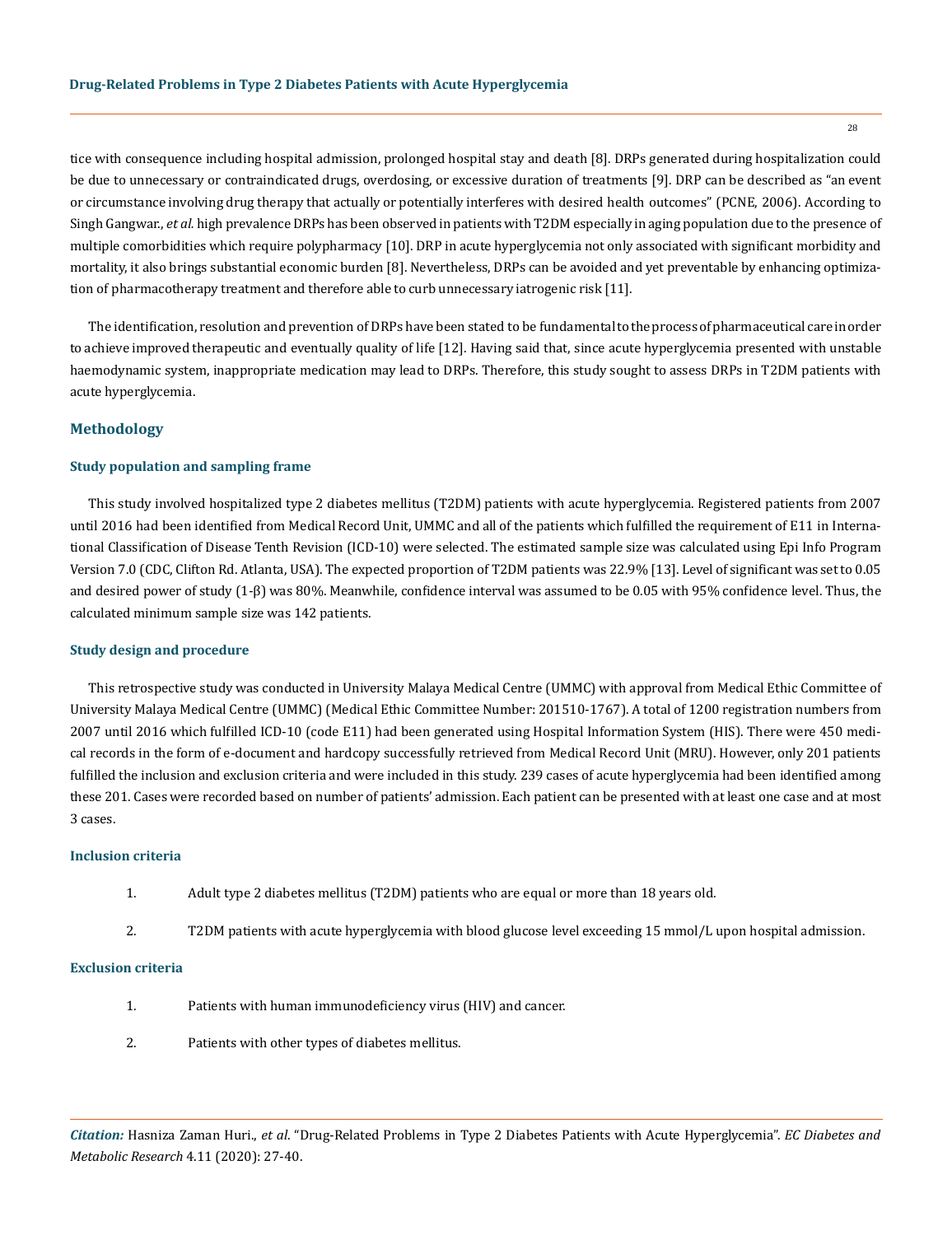## **Data collection form**

Data collection forms were used to collect all the related information from eligible patients which included demographic criteria of patients consist of age, sex, ethnicity, weight, height, body mass index (BMI), smoking and alcohol consumption status and duration of patients diagnosed to have type 2 diabetes mellitus (T2DM). Clinical characteristics of patients were also included such as co-morbidities that showed existing other health problems in patients, concomitant medications showing the administration of multiple drugs for multiple comorbidities, laboratory findings, type of acute hyperglycemia, A1c level, admission glucose and type of insulin regimen used among T2DM patients with acute hyperglycemia.

Age, gender, duration of having diabetes mellitus, type of acute hyperglycemia, comorbidities, concurrent medication, A1c level, admission glucose and type of insulin regimen were the parameters used to associate with occurrence of DRPs.

| <b>Terms</b>                            | <b>Definition</b>                                                                                                                                                                                                                                                                                                                                   |
|-----------------------------------------|-----------------------------------------------------------------------------------------------------------------------------------------------------------------------------------------------------------------------------------------------------------------------------------------------------------------------------------------------------|
| Comorbidities                           | Co-occurrence of two or more health problems included diseases, disorders, conditions and illnesses<br>$\left[14\right].$                                                                                                                                                                                                                           |
| Polypharmacy                            | The administration of 5 or more type of medications [11].                                                                                                                                                                                                                                                                                           |
| Elderly                                 | 65 years old and above [15].                                                                                                                                                                                                                                                                                                                        |
| BMI range $\left(\frac{kg}{m^2}\right)$ | Below 18.5 (Underweight); 18.5-24.9 (Normal or Healthy Weight); 25.0-29.9 (Overweight); 30.0 and<br>above $(Obese)$ [16].                                                                                                                                                                                                                           |
| Admission glucose                       | The level of admission glucose was set at 33.0 mmol/L as cut off point for hyperosmolar hyperglyce-<br>mic syndrome (HHS) due to most HHS have the highest plasma glucose compared to diabetic ketoaci-<br>dosis $(DKA)$ [17].                                                                                                                      |
| A1c level                               | Level of A1c was set up to <8% to indicate controlled blood sugar and $\geq 8\%$ to indicate poor glycemic<br>control. 8% was less stringent A1c level that applied due to advance in microvascular and macrovas-<br>cular complication, extensive comorbidities and long-term diabetes in whom general A1c target are<br>difficult to attain [18]. |
| Acute infection                         | Acute infection occurred in short period of time and cause release of systemic inflammatory response<br>that may elevate plasma sugar level [19].                                                                                                                                                                                                   |
| Acute cardiovascular<br>disease         | Acute coronary syndrome or acute cardiovascular disease such as acute myocardial infarction, un-<br>stable angina and acute ischemic stroke may lead to hyperglycemia [19].                                                                                                                                                                         |

#### *Table 1: Definition of term.*

## **Assessment of drug-related problems (DRPs)**

PCNE Classification Version 5.01 was used as a tool to assess factors associated with DRPs in T2DM patients throughout this study. This tool is structured with 6 primary domains for problems, 6 primary domains for causes and 5 primary domains for intervention. On a more detailed level there are 21 grouped sub domains for problems, 33 grouped sub domains for causes and 17 grouped sub domains for interventions. However, intervention domain and sub domain were excluded from this tool as study was focusing on factors associated with DRPs in T2DM patients (PCNE, 2006). All the filled data collection forms were screened and analyzed in order to determine the occurrence of DRPs among T2DM patients along with their admission in the wards. Classifications of DRPs were done by referring to generated DRPs reference tool (Appendix 2) in addition to MIMS 139<sup>th</sup> Edition, British National Formulary (BNF) 67 and Drug Information Handbook 24<sup>th</sup> Edition.

*Citation:* Hasniza Zaman Huri., *et al*. "Drug-Related Problems in Type 2 Diabetes Patients with Acute Hyperglycemia". *EC Diabetes and Metabolic Research* 4.11 (2020): 27-40.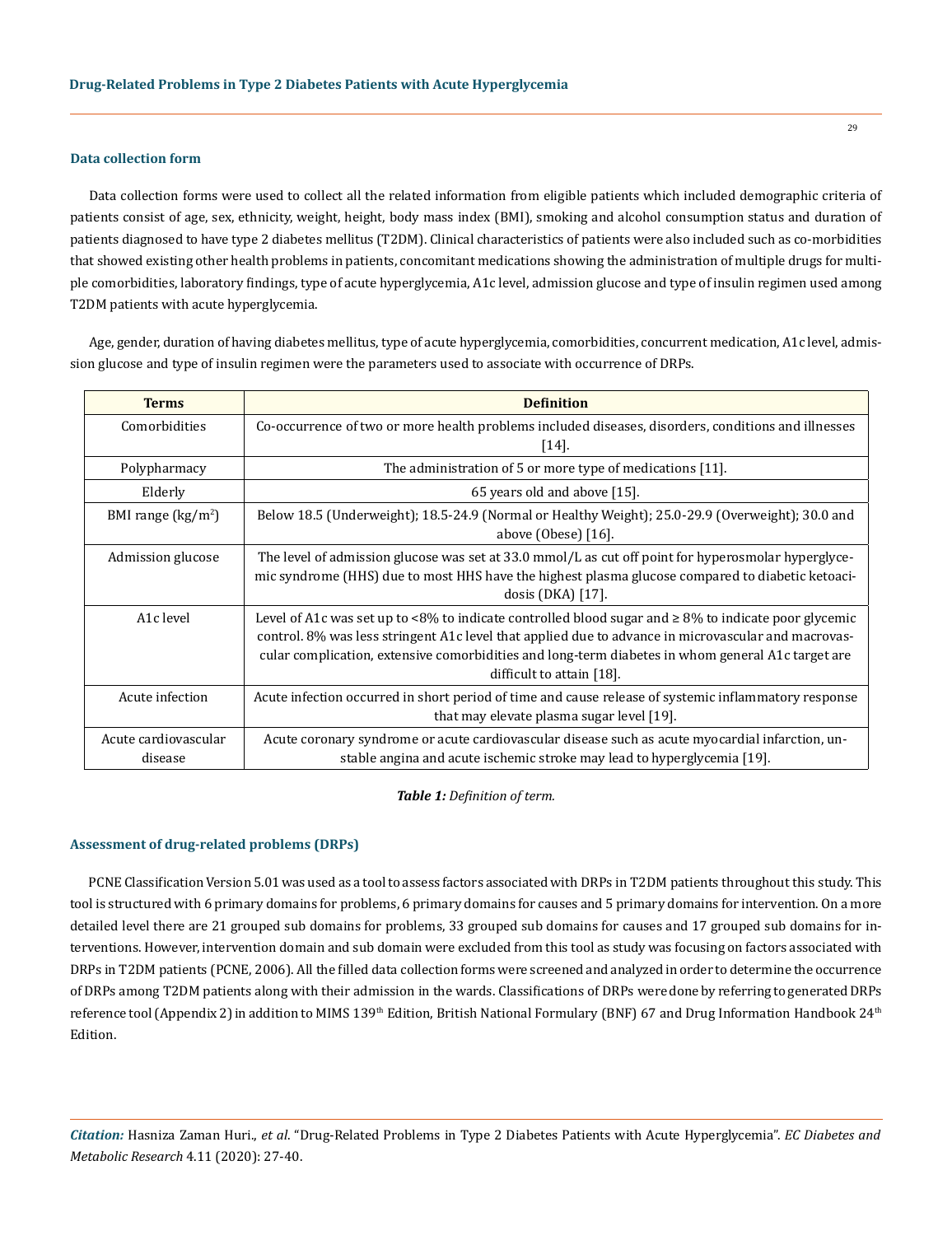# **Statistical technique**

All the collected data were loaded into IBM Statistical Package for the Social Sciences (SPSS) Software Version 21.0 and analyzed according to the objectives of the study. The data were presented as categorical or continuous. Normality test was done on continuous data to determine the normality of the distribution. The normality of the data was also inspected via visualization by histogram, normal Q-Q plot as well as boxplot. The result for Shapiro-Wilk test was presented as skewness and kurtosis and expressed in mean ± standard deviation. Nominal data was presented as frequency and percentage (%). In addition, Chi-square test was used to analyze significant association between categorical data. Result from this test were presented as frequency, percentage (%) and p-value where p < 0.05 showed significant association between two categorical variables.

## **Results**

#### **Demographic characteristics of patients**

A total of 239 cases of acute hyperglycemia had been identified involving 201 patients with type 2 diabetes mellitus (T2DM). One patient may be presented with one or more acute hyperglycemic cases which required hospitalization. The details of the demographic characteristics of the patients are presented in table 2.

| <b>Characteristics</b>               |                | <b>Frequency</b> | Percentage (%) |
|--------------------------------------|----------------|------------------|----------------|
| Ethnicity                            | Malay          | 81               | 40.3           |
|                                      | Chinese        | 31               | 15.4           |
|                                      | Indians        | 81               | 40.3           |
|                                      | Others         | 8                | 4.0            |
| Gender                               | Male           | 94               | 46.8           |
|                                      | Female         | 107              | 53.2           |
| Age category of patients             | $18 - 40$      | 11               | 5.5            |
|                                      | $41 - 54$      | 52               | 25.9           |
|                                      | $55 - 64$      | 66               | 32.8           |
|                                      | 65 and above   | 72               | 35.8           |
| BMI of patients (kg/m <sup>2</sup> ) | Below 18.5     | $\overline{4}$   | 2.0            |
|                                      | $18.5 - 24.9$  | 22               | 10.9           |
|                                      | $25.0 - 29.9$  | 10               | 5.0            |
|                                      | 30.0 kg above  | 17               | 8.5            |
|                                      | Unknown        | 148              | 73.6           |
| Smoking history                      | Yes            | 24               | 11.9           |
|                                      | N <sub>o</sub> | 102              | 50.7           |
|                                      | Ex-smoker      | 18               | 9.0            |
|                                      | Unknown        | 57               | 28.4           |
| Drink alcohol                        | Yes            | 17               | 8.5            |
|                                      | N <sub>o</sub> | 126              | 62.7           |
|                                      | Unknown        | 58               | 28.9           |

*Table 2: Demographic characteristics of patients (n = 201).*

*Citation:* Hasniza Zaman Huri., *et al*. "Drug-Related Problems in Type 2 Diabetes Patients with Acute Hyperglycemia". *EC Diabetes and Metabolic Research* 4.11 (2020): 27-40.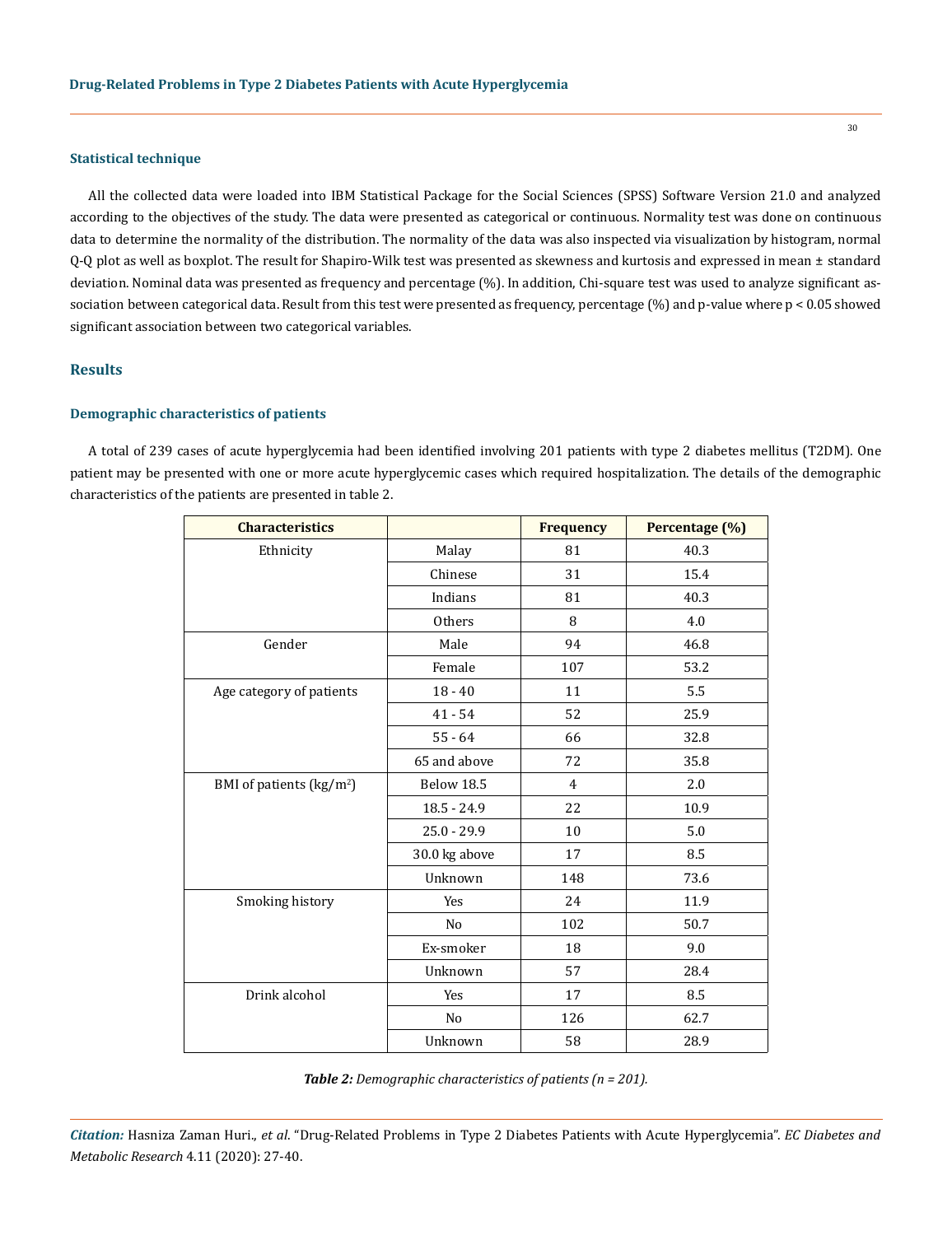Result showed that Malay (40.3%) and Indians (40.3%) were the two highest population admitted with acute hyperglycemia followed by Chinese (15.4%). Others ethnic (Non-Malaysian) represented as the minority of the patients admitted to University Malaya Medical Centre (UMMC) due to acute hyperglycemia. Of the total 201 T2DM patients with acute hyperglycemia, female (53.2%) was frequently observed to have acute hyperglycemia as compared to male (46.8%). Majority of the patients were 65 years and above with mean age 60.78 ± 12.204 years old. Shapiro-Wilk test (p > 0.05) and visual inspection of histogram, Q-Q plot and boxplot showed age of the patients were normally distributed among the ethnicity with significant value  $p = 0.311$ , skewness of  $0.266 \pm 0.172$  and kurtosis value of  $0.257 \pm 0.341$ . Less than 30% of body mass index (BMI) was retrievable in this study with majority of patients were having normal BMI (18.5 - 24.9 kg/ m2 ). Meanwhile, 71.6% and 71.2% out of 201 patients' data regarding smoking history and alcohol consumption, respectively were available.

## **Clinical characteristics of patients**

Clinical characteristics of the patients are shown in table 3. There was less than 40% data regarding duration of having T2DM unable to be retrieved. Most of T2DM patients with acute hyperglycemia were identified to be diagnosed with diabetes for less than 5 years and 10 to 20 years accounting for 19.4% for each category of duration.

| <b>Characteristics</b>                   | N   |                                 | <b>Frequency</b> | Percentage (%) |
|------------------------------------------|-----|---------------------------------|------------------|----------------|
| Duration of having T2DM                  | 201 | Less than 5 years               | 39               | 19.4           |
|                                          |     | 5 - 10 years                    | 21               | 10.4           |
|                                          |     | $10 - 20$ years                 | 39               | 19.4           |
|                                          |     | More than 20 years              | 28               | 13.9           |
|                                          |     | Unknown                         | 74               | 36.8           |
| Type of acute hyperglycemia <sup>b</sup> | 239 | Diabetic ketoacidosis (DKA)     | 39               | 16.3           |
|                                          |     | Hyperosmolar hyperglycemic      | 66               | 28.0           |
|                                          |     | syndrome (HHS)                  |                  |                |
|                                          |     | Hyperglycemia without DKA/HHS   | 133              | 55.6           |
| Admission glucose <sup>b</sup>           | 239 | $<$ 33.0 mmol/L                 | 173              | 72.4           |
|                                          |     | $\geq$ 33.0 mmol/L              | 66               | 27.6           |
| A1c level <sup>b</sup>                   | 239 | $< 8\%$                         | 22               | 9.2            |
|                                          |     | $\geq 8\%$                      | 131              | 54.8           |
|                                          |     | Unknown                         | 86               | 36.0           |
| Reason for admission <sup>b</sup>        | 239 | Acute infection                 | 86               | 36.0           |
|                                          |     | Acute cardiovascular disease    | 45               | 18.8           |
|                                          |     | Non-compliance                  | 52               | 21.8           |
|                                          |     | Use of steroid                  | $\overline{2}$   | 0.8            |
|                                          |     | Others                          | 54               | 22.6           |
| Comorbidities <sup>®</sup>               | 201 | <b>Ischemic Heart Disease</b>   | 69               | 34.3           |
|                                          |     | <b>Congestive Heart Failure</b> | 11               | 5.4            |
|                                          |     | Hypertension                    | 156              | 79.1           |
|                                          |     | Stroke                          | 29               | 14.9           |
|                                          |     | Dyslipidemia                    | 50               | 24.9           |
|                                          |     | <b>Chronic Kidney Disease</b>   | 50               | 24.9           |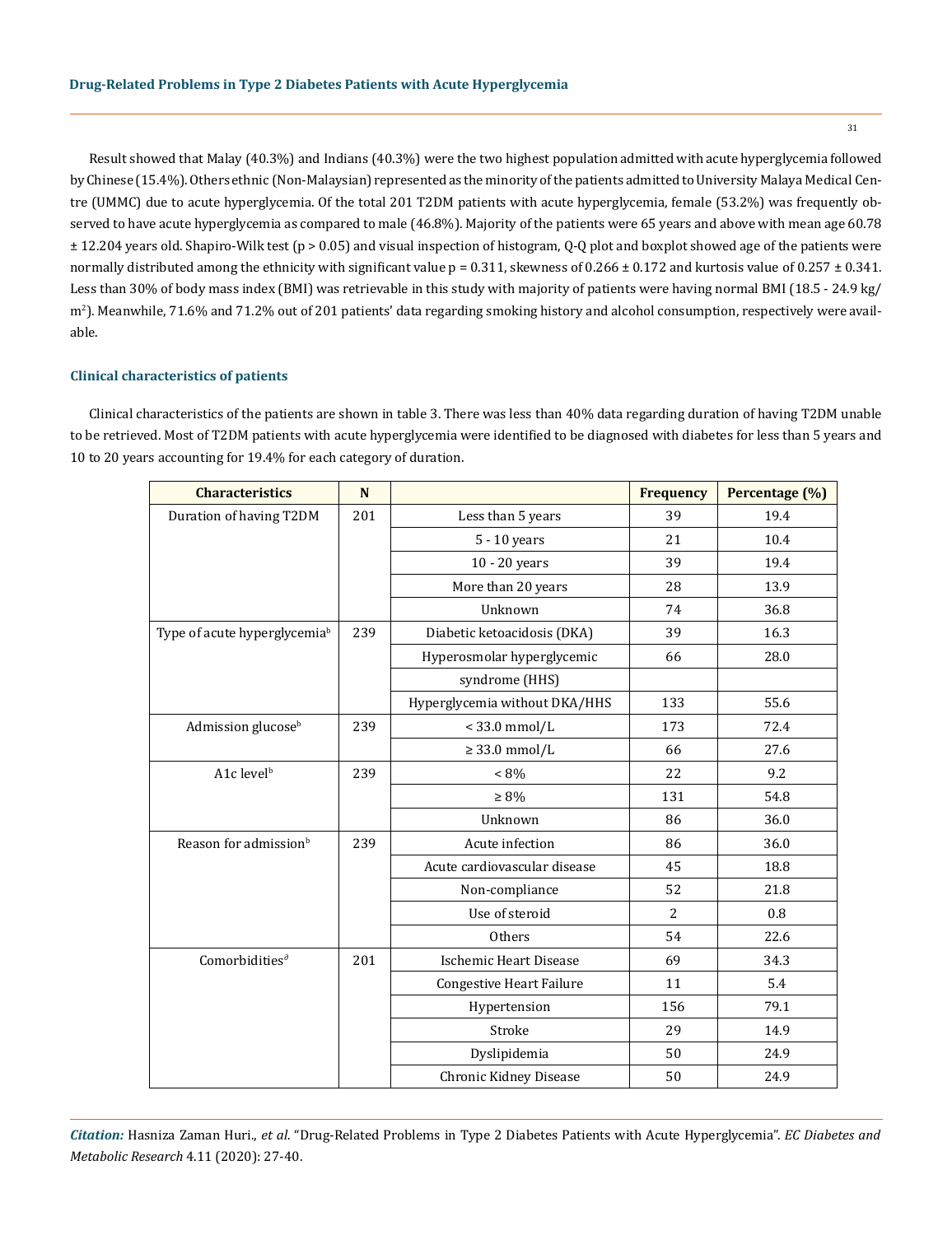| Number of comorbidities <sup><math>\partial</math></sup> | 201 | No comorbidity | 12  | 6.0  |
|----------------------------------------------------------|-----|----------------|-----|------|
|                                                          |     | One            | 42  | 20.9 |
|                                                          |     | Two            | 50  | 24.9 |
|                                                          |     | Three          | 49  | 24.4 |
|                                                          |     | Four           | 30  | 14.9 |
|                                                          |     | Five           | 13  | 6.5  |
|                                                          |     | Six            | 3   | 1.5  |
|                                                          |     | Seven          | 2   | 1.0  |
| Polypharmacy                                             | 201 | Yes            | 159 | 79.1 |
|                                                          |     | No             | 42  | 20.9 |

*Table 3: Clinical characteristic of patients.*

*b : One patient may have more than one admissions.*

*∂ : One patient may have more than one comorbidities.*

Majority of T2DM patients were presented with hyperglycemia without diabetic ketoacidosis (DKA)/hyperosmolar hyperglycemic syndrome (HHS) (55.6%), followed by HHS, accounting for 28% of admissions and DKA (16.3%).

More than 50% of admissions, patients were admitted with A1c level more or equal to 8%. As A1c was not normally distributed, data was presented as mean  $\pm$  standard deviation by which the overall mean was 11.29%  $\pm$  2.90% with mean of admission glucose 27.38 mmol/L  $\pm$ 11.26 mmol/L.

Out of 201 patients, majority of T2DM patients have hypertension (79.1%), ischemic heart disease (34.3%) and chronic kidney disease ranging from mild to end stage renal failure (25.4%) as the top three leading comorbidities among T2DM patients. Some comorbidities such as arrhythmias, myocardial infarction, liver impairment, obesity, thyrotoxicosis, osteoarthritis, rheumatoid arthritis, benign prostatic hyperplasia (BPH), systemic lupus erythematosus (SLE) as well as gout occurred in less than 5%. Majority of T2DM patients were presented with at least two comorbidities whilst only twelve patients (6%) were presented without any comorbidities. Polypharmacy was observed in more than 30% of 201 T2DM patients with acute hyperglycemia.

#### **Drug-related problems (DRPs)**

A total number of 466 DRPs that occurred prior and during admission of patientin the ward were identified among T2DM patients with acute hyperglycemia. The mean number of DRPs was  $2.66 \pm 2.058$  per patient with the number of DRPs range from 0 to 10. A total of 90.6% of 201 patients were identified to have at least one DRP. The top incidence of DRPs was 'Interaction' followed by 'Drug choice problem', 'Dosing problem', 'Drug use problem', 'Adverse reaction' and the least DRPs occurred was 'Others'. The details of each domain of the DRPs that occurred among T2DM patients with acute hyperglycemia were presented in table 4.

| Code             | The problem                            | Number of problem (%) |
|------------------|----------------------------------------|-----------------------|
| <b>P1</b>        | <b>Adverse reaction</b>                | 64 (26.9)             |
| P <sub>1.1</sub> | Side effect (non-allergy) $\mathbf{b}$ | 58 (24.4)             |
| P <sub>1.2</sub> | Side effect (allergy)                  | 1(0.4)                |
| P <sub>1.3</sub> | Toxic effect                           | 5(2.1)                |
| <b>P2</b>        | Drug choice problem                    | 106(41.5)             |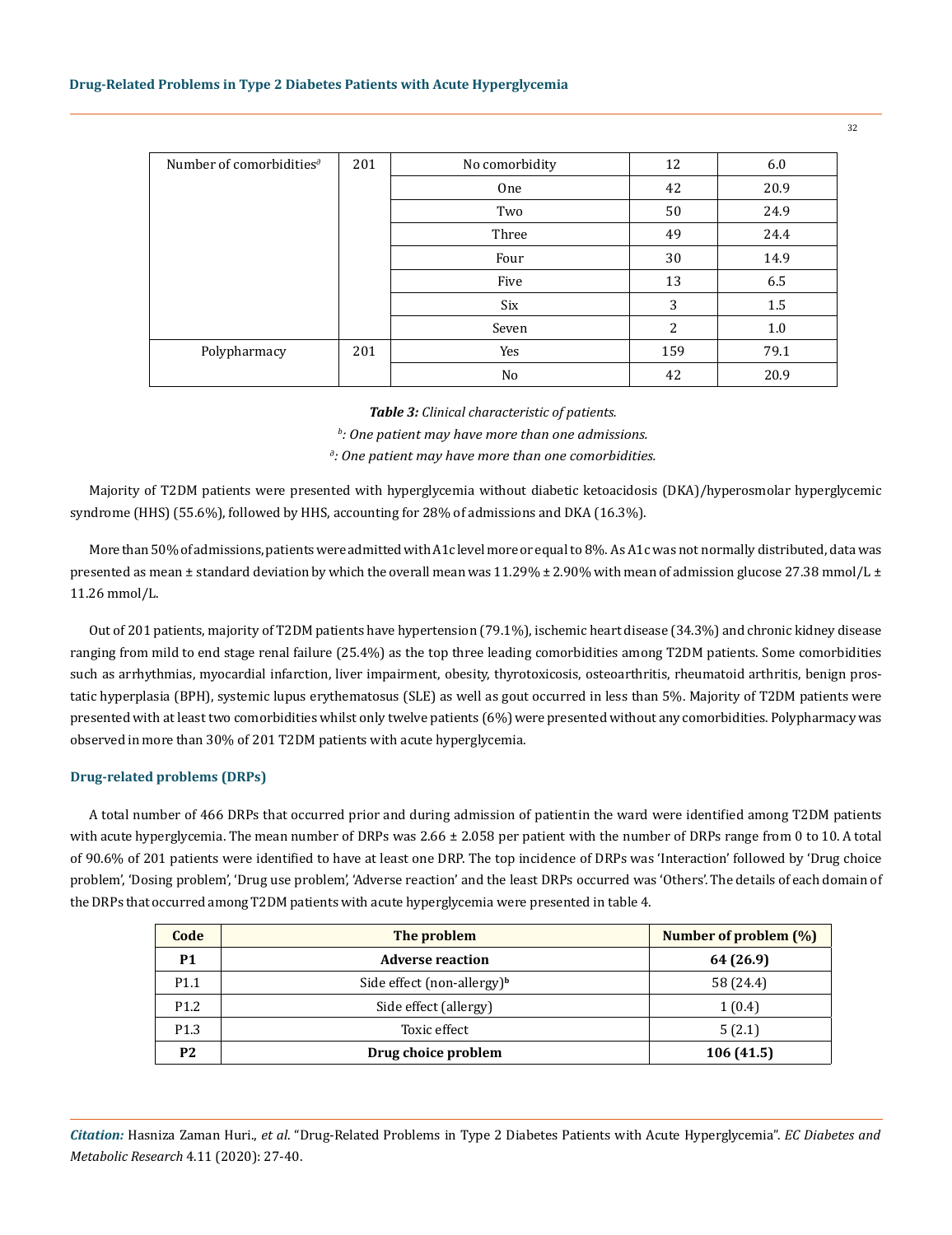| P <sub>2.1</sub> | Inappropriate drug (not most appropriate for indication)            | 37 (14.5)  |
|------------------|---------------------------------------------------------------------|------------|
| P <sub>2.2</sub> | Inappropriate drug form (not most appropriate for indication)       | 2(0.8)     |
| P <sub>2.3</sub> | Inappropriate duplication of therapeutic group or active ingredient | 12 (4.7)   |
| P <sub>2.4</sub> | Contraindication for drug                                           | 5(2.0)     |
| P <sub>2.5</sub> | No clear indication for drug use                                    | 11(4.3)    |
| P <sub>2.6</sub> | No drug prescribed but clear indication                             | 39 (15.2)  |
| <b>P3</b>        | <b>Dosing problems</b>                                              | 72 (28.2)  |
| P3.1             | Drug dose too low or dosage regime not frequent enough              | 23(9.0)    |
| P3.2             | Drug dose too high or dosage regime too frequent                    | 43 (16.8)  |
| P3.3             | Duration of treatment too short                                     | 3(1.2)     |
| P3.4             | Duration of treatment too long                                      | 3(1.2)     |
| <b>P4</b>        | Drug use problem                                                    | 66 (25.8)  |
| P4.1             | Drug not taken/administered at all <sup>b</sup>                     | 66 (25.8)  |
| <b>P5</b>        | <b>Interaction</b>                                                  | 125 (48.9) |
| P <sub>5.1</sub> | Potential interaction                                               | 125 (48.9) |
| <b>P6</b>        | <b>Others</b>                                                       | 33 (13.0)  |
| P6.1             | Patients dissatisfied with therapy despite taking drug(s) correctly | 4(1.6)     |
| P <sub>6.2</sub> | Insufficient awareness of health and disease                        | 16(6.3)    |
| P <sub>6.3</sub> | Unclear complaint                                                   | 3(1.2)     |
| P6.4             | Therapy failure                                                     | 10(3.9)    |

*Table 4: Classification of drug-related problems (DRPs) (n = 466). One patient may be presented with one or more DRPs. DRPs with frequency 1 and more were included. b DRPs that occurred prior to admission would be taken into consideration.*

Meanwhile, 128 causes of DRPs were identified in this population study which 'Drug/dose selection' was the major cause of DRPs. It was found in 58 cases of T2DM with acute hyperglycemia. This was followed by 'Others', 'Patient/psychological factors' and 'Drug use processes'. However, 'Logistic' was not the cause of DRPs. The description regarding the causes of DRPs is shown in table 5.

| Code             | The cause                                                                                 | Number of cause (%) |
|------------------|-------------------------------------------------------------------------------------------|---------------------|
| C <sub>1</sub>   | Drug/dose selection                                                                       | 58 (24.3)           |
| C1.1             | Inappropriate drug collection                                                             | 14(5.9)             |
| C <sub>1.2</sub> | Inappropriate dosage selection                                                            | 1(0.4)              |
| C <sub>1.4</sub> | Pharmacokinetic problems, including aging/deterioration in organ function and interaction | 20(8.4)             |
| C <sub>1.5</sub> | Synergistic/preventive drug required and not given                                        | 17(7.1)             |
| C1.6             | Deterioration/improvement of disease state                                                | 2(0.8)              |
| C1.8             | Manifest side effect, no other cause                                                      | 4(1.7)              |
| C <sub>2</sub>   | Drug use process                                                                          | 12(5)               |
| C <sub>2.2</sub> | Drug underused/under-administered <sup>+</sup>                                            | 9(3.8)              |
| C <sub>2.3</sub> | Drug overused/over administered                                                           | 1(0.4)              |
| C <sub>2.6</sub> | Patient unable to use drug/form as directed <sup>+</sup>                                  | 1(0.4)              |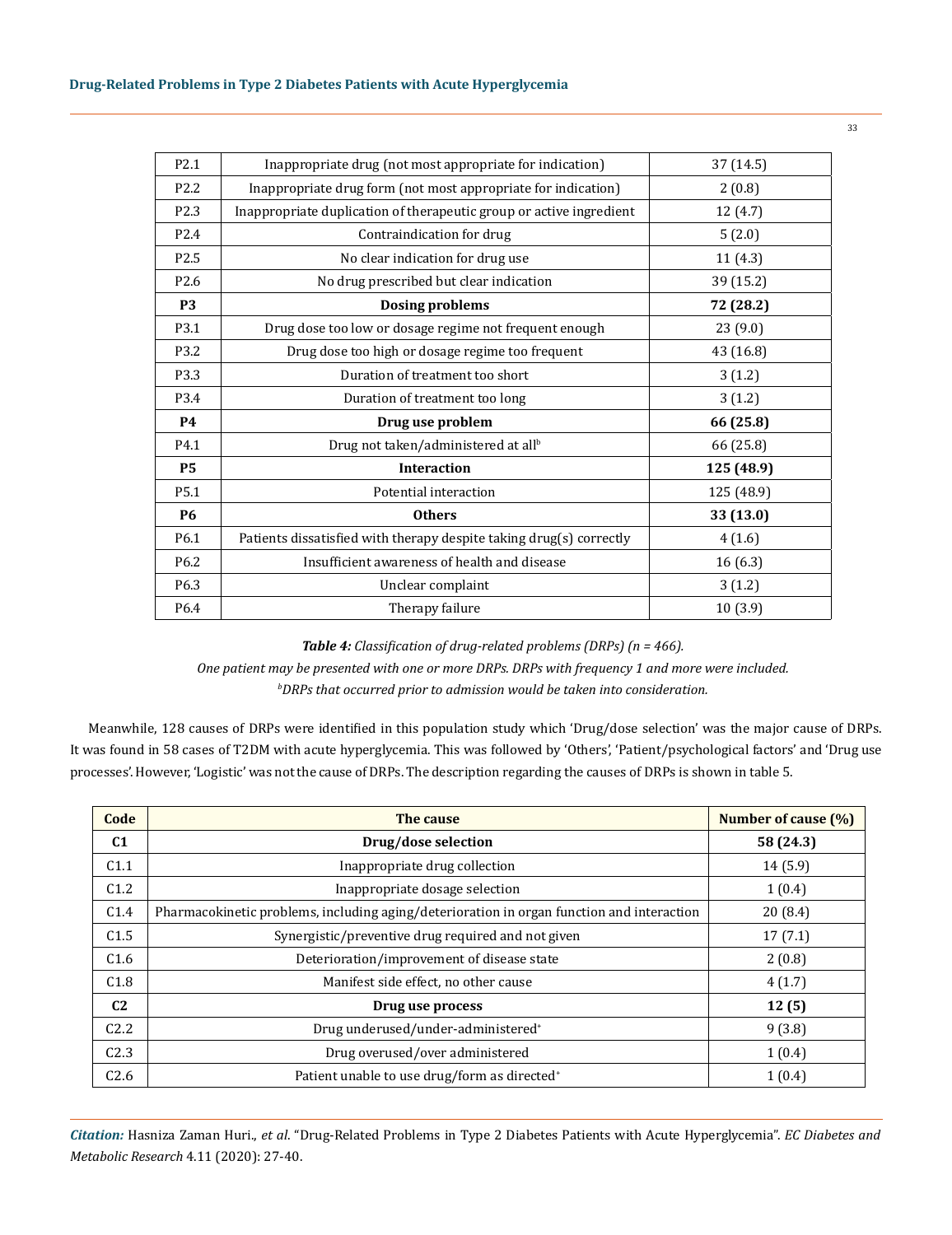## **Drug-Related Problems in Type 2 Diabetes Patients with Acute Hyperglycemia**

| C <sub>4</sub> | Patients/Psychological                             | 25(10.6)  |
|----------------|----------------------------------------------------|-----------|
| C4.1           | Patient forget to use/take drug+                   | 10(4.2)   |
| C4.2           | Patient has concerns with drugs <sup>+</sup>       | 4(1.7)    |
| C4.3           | Patent suspects side-effect                        | 3(1.3)    |
| C4.4           | Patient unwilling to carry financial costs         | 1(0.4)    |
| C4.7           | Patient unwilling to adapt life-style <sup>+</sup> | 7(3.0)    |
| C <sub>6</sub> | <b>Others</b>                                      | 33 (13.8) |
| C6.1           | Other cause; specify                               | 11(4.6)   |
| C6.2           | No obvious cause                                   | 22(9.2)   |

*Table 5: Classification of cause of drug-related problems (n = 128) Causes of DRPs with frequency more than 1 were included.*

*+ : Causes of DRPs occurred prior to admission would be taken into consideration.*

On the other hand, 520 drugs were identified to cause DRPs in all 239 cases of T2DM patients with acute hyperglycemia whereby one drug may cause more than one DRP for each case. Figure 1 shows the different classes of medications that contribute to the occurrence of DRPs.



The most likely drug class that caused incidents of DRPs were antihypertensive drugs mainly beta-blocker (12.4%), calcium channel blocker (9%), loop diuretics (6.5%) and ACE I (4.8%). Other drugs categorized under antihypertensive had fewer contributions to DRPs which only found in less than 5 cases.

Besides, antidiabetic drug such as insulin and oral hypoglycemic agent (OHA) were observed to cause 5.4% and 11.3% of DRPs, respectively. Meanwhile, simvastatin (12.3%) was the major drug in lipid lowering group contributed to DRPs. There were only 3 cases with DRPs observed with administration of atorvastatin and fenofibrate.

*Citation:* Hasniza Zaman Huri., *et al*. "Drug-Related Problems in Type 2 Diabetes Patients with Acute Hyperglycemia". *EC Diabetes and Metabolic Research* 4.11 (2020): 27-40.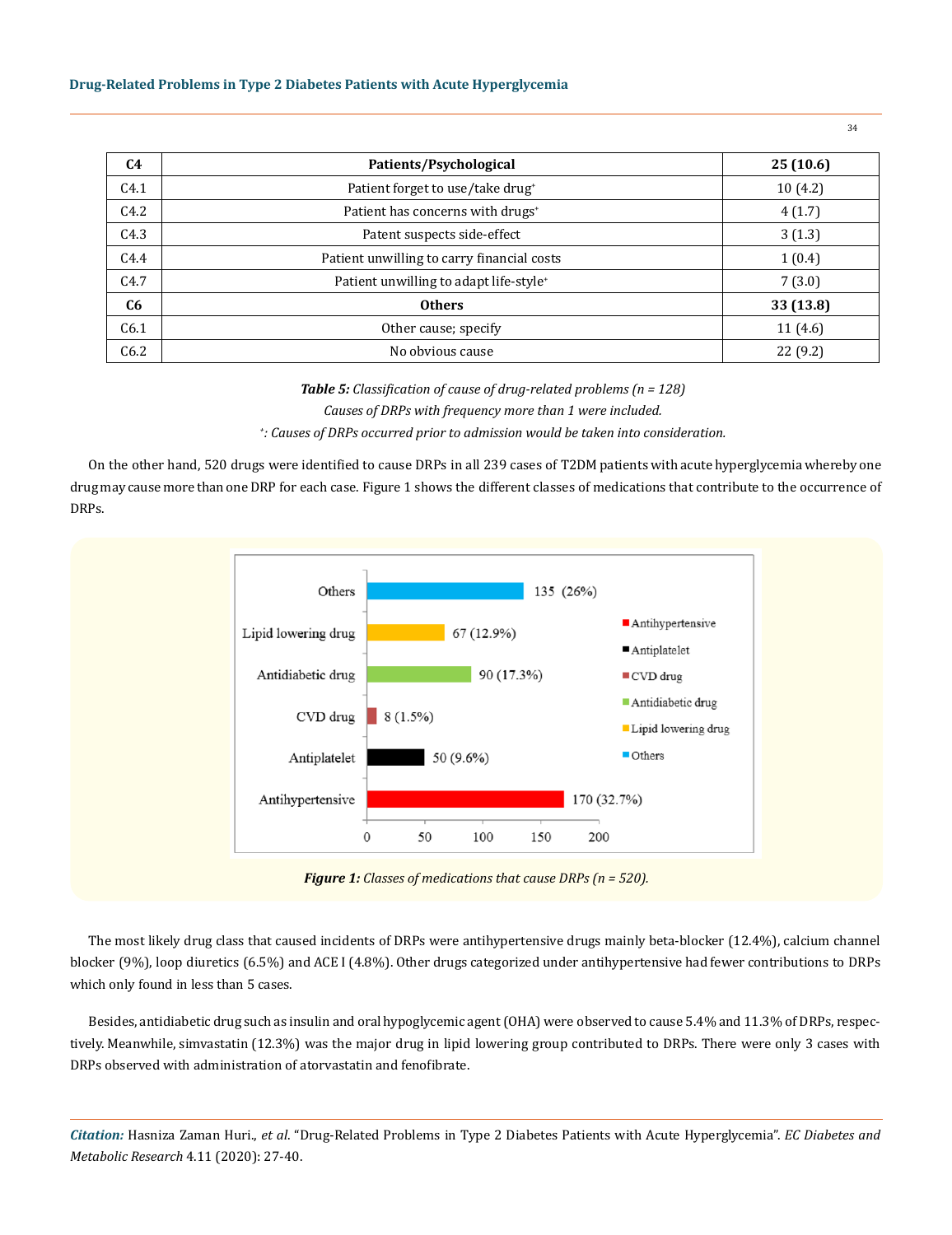Antiplatelet that contributed to DRPs incidents was clopidogrel (5.6%) followed by aspirin (2.5%) while heparin, ticlopidine, fondaparinux and enoxaparin contributed to 1.5% of DRPs in total. Digoxin, warfarin and ivabradine were cardiovascular (CVD) drug that accounted for 1.5% of total drug prescribed causing the DRPs. Apart from that, drugs that categorized under 'Other medication' that commonly involve in DRPs issues were proton pump inhibitor (PPI), potassium chloride and prednisolone.

On the other hand, out of 520 drugs contributed to occurrence of DRPs, 125 drugs were identified to be involved in potential interactions. The highest interaction can be seen with co-administration of beta-blocker and insulin (28.8%). Particularly, metoprolol was the frequent beta-blocker prescribed in 239 admissions. It was followed by interaction between calcium channel blocker (CCB) mainly amlodipine with simvastatin (25.6%) and furosemide with insulin (15.2%). The detail of the result is presented in figure 2.



*Figure 2: Medications with potential drug-drug interactions (n = 125).*

#### **Discussion**

#### **Drug-related problems (DRPs)**

PCNE classification was used to reflect and identify all the DRPs incidents throughout ward stay and prior to admission in this study. In average each patient had 2.66 ± 2.058 DRPs with more than 90% of total subjects had at least one DRP. This finding agreed with previous study reporting approximately 91% of total subjects having at least one DRP for each patient [20]. However, when comparing with a recent study, mean of DRPs identified was 1.94 ± 1.10 per patients although the identification of DRPs was analyzed by the same PCNE tool [21]. This difference might be associated with widely use of insulin as the main treatment in acute hyperglycemia which frequently caused DRPs. Consequently, this can be contributed to the increment of the occurrence of DRPs per patients.

The top four frequent DRPs occurred in this population were 'Interaction', 'Drug choice problem', 'Dosing problem' and 'Drug use problem' (Table 4). In contrast, previous study on 73 patients identified adverse reaction (24%) was the common DRPs, followed by drug use problem (14%) and dosing problem (10%) [22]. The higher percentage of DRPs in current study as compared to study conducted by Granas., *et al.* may be related to different number of patients involved in each study.

*Citation:* Hasniza Zaman Huri., *et al*. "Drug-Related Problems in Type 2 Diabetes Patients with Acute Hyperglycemia". *EC Diabetes and Metabolic Research* 4.11 (2020): 27-40.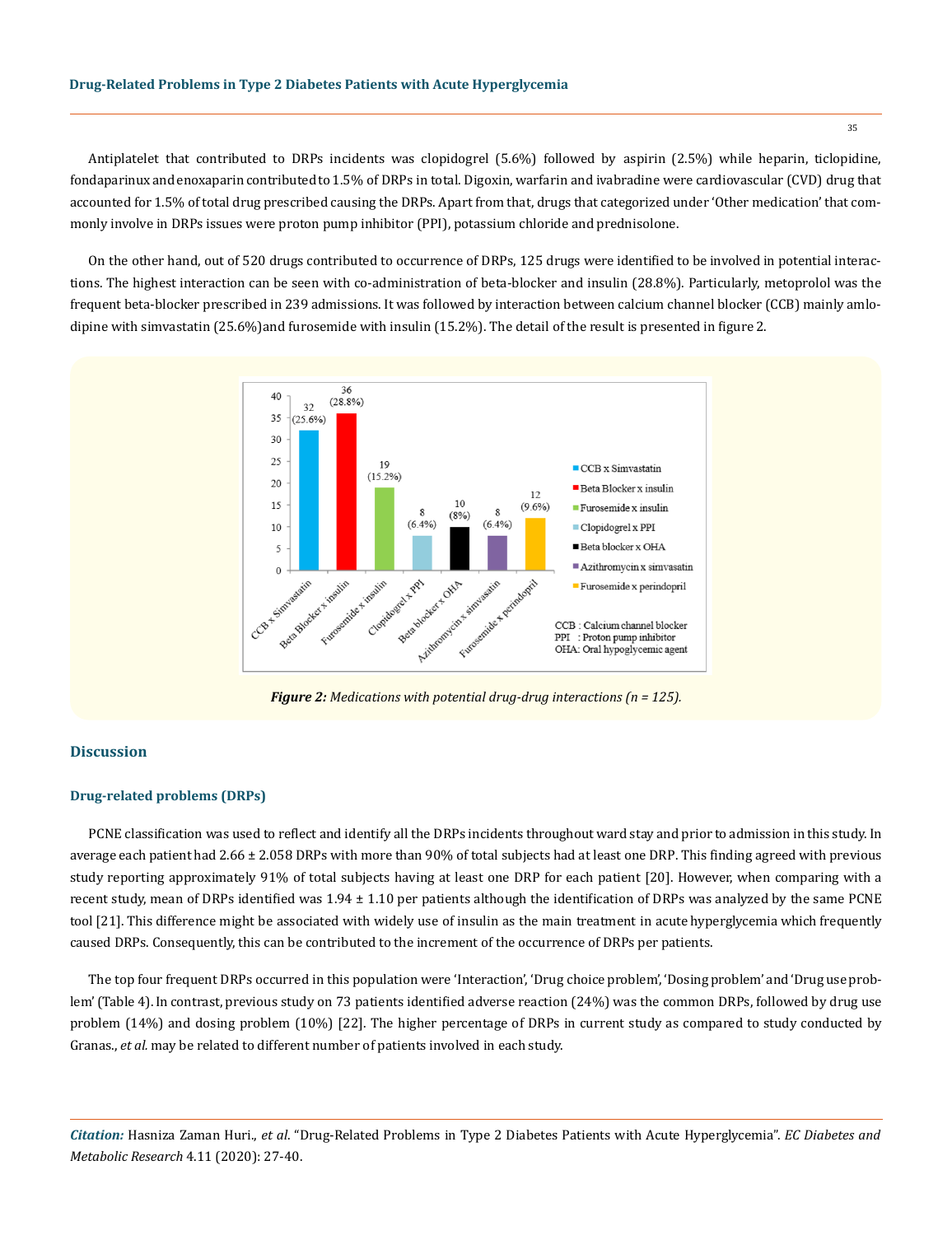#### **Interaction**

No 'Manifest interaction' was identified in any cases involving T2DM with acute hyperglycemia. Potential drugs interactions could be observed in 239 admissions comprising of 62% of total cases collected. Figure 2 visualize the medications contributed to occurrence of potential interactions in this study. Current study revealed concomitant use of beta blocker with insulin was the most common potential interaction. This finding was not consistent with the result in previous studies suggested that simvastatin and amlodipine was the highest contributor to potential drug interaction [21]. Meanwhile, another study done on the T2DM patients with hypertension proposed that most potential interaction occurred with concomitant use of clopidogrel with aspirin which can be observed in 25 patients [23]. The variation of finding in current and previous studies may be due to difference in target population using different medications as main treatment. A study analyzed that risk of developing diabetes was 28% greater in patients taking beta blocker compared to those who do not take beta-blocker. This explained beta blocker may decrease level of insulin and may worsen the glucose control [24].

Another significant potential interaction implicated in this study was calcium- channel blocker (CCB) which was amlodipine and simvastatin which was also reported in 2 studies on T2DM patients with dyslipidemia and hypertension [21,23]. By 2011, Food and Drug Administration (FDA) recommended 20 mg as dose limitation in prescribing simvastatin concurrently with amlodipine due to increase risk of myopathy and rhabdomyolysis [25]. However, 16% of total acute hyperglycemic cases among T2DM patients were observed to concomitantly receive simvastatin 40 mg and amlodipine. Amlodipine may increase simvastatin level when they were concomitantly administered. It was proven by recent study on pharmacokinetic of both drugs that co-administration of amlodipine 10mg and simvastatin 40 mg may increase bioavailability of simvastatin by 46% with 13% reduction in simvastatin clearance [26].

The potential drug interaction identified in this study was based on clinical evidence yet some drugs are still allowed in clinical practice. Manifestation of interaction will take some time to develop. Thus, close monitoring is important to identify any side effect or toxicity that is caused by drug-drug interactions.

#### **Drug choice problems**

'No drug prescribed despite clear indication' occurred in 39 out of 239 cases of acute hyperglycemia. Common drugs involved in this DRP were simvastatin and aspirin which occurred in 8% of admissions for each drugs. Both of the drugs were observed not being prescribed in 20 cases which were required as secondary prevention in ischemic heart disease (IHD) and stroke. This finding was in line with study by van Roozendaal which encountered similar drugs that involve in drug choice problem, 61% and 48% were not prescribed with antiplatelet and simvastatin despite the drugs were required [27]. Similar finding was also reported by another study that the need for additional therapy such as antiplatelet was among the common DRPs occurred in T2DM patients [28]. Study found that use of statin would result in 25% reduction in risk of recurrent stroke and 20% reduction for all of other vascular disease [29]. Meanwhile in elderly, aspirin was found to be beneficial in prevention of IHD as well as stroke even though similar benefit was found in other alternative antiplatelet. Nevertheless, high compliance to aspirin was the main concern of its choice [30].

Other drug involved in this DRP were metformin. Metformin was observed to be prescribed in 5 cases of patients with liver cirrhosis. This inappropriate prescription might affect pharmacokinetic of metformin as it was extensively metabolized by hepatic enzyme. Potassium chloride (KCl) was also identified to cause DRP. Inappropriateness of KCl observed as it being prescribed in patients with normal potassium level. Hypokalemia was a significant side effect of insulin but the occurrence in this study was less than 1%. Thus, close monitoring of potassium level is very crucial in patients receiving insulin due to hypokalemia event as adverse effect of insulin rather than prescribing additional drug into patients' medications list.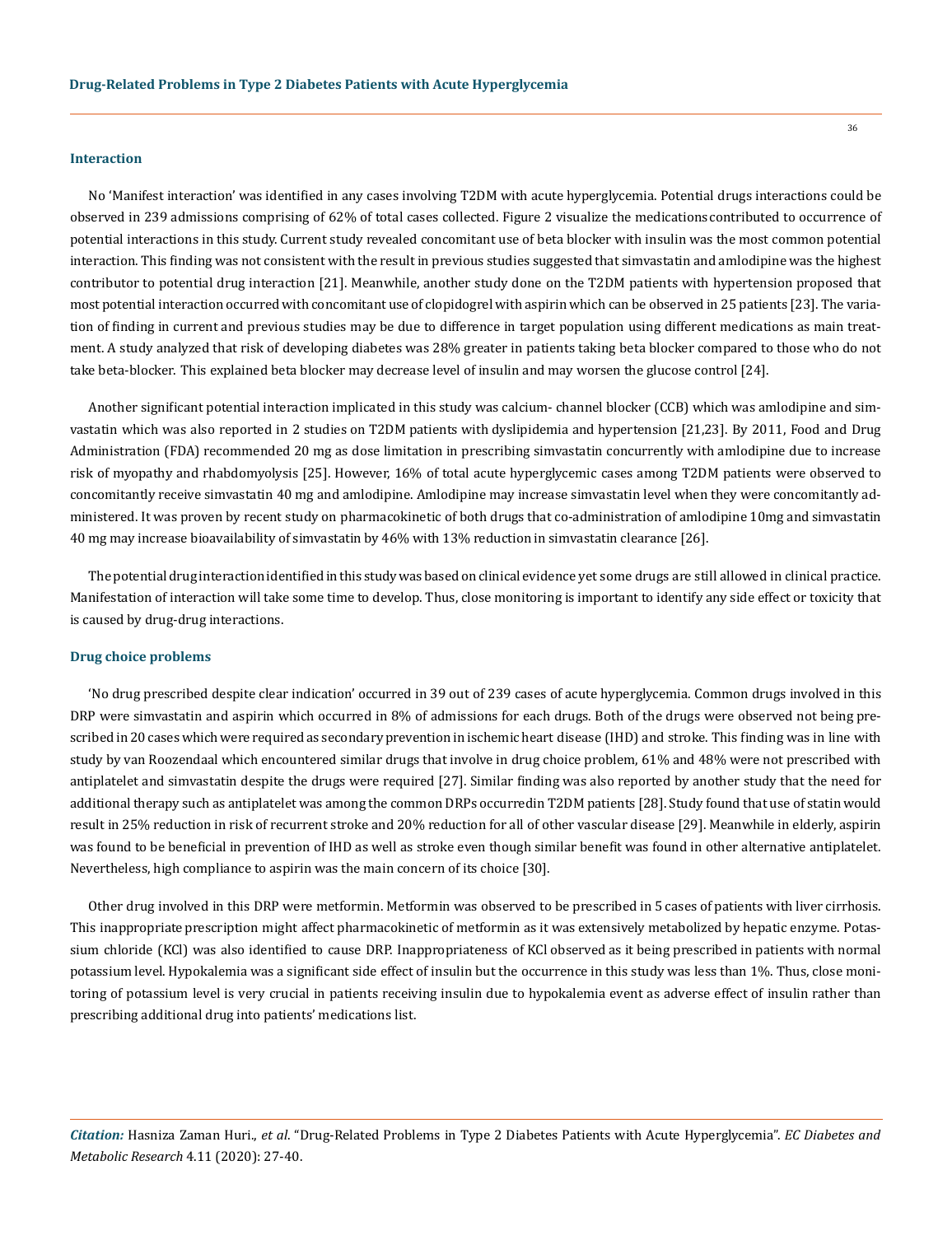#### **Dosing problems**

Excessive drug dose or frequent regimen was the most frequent dosing problems, accounted for nearly 17% of total DRPs. Underdose was also observed as significant dosing problem. Study conducted by Huri and Wee reported the lower occurrence of excessive administration of drugs as compared to current study whereby 11.3% of T2DM patients with hypertension received higher dose of medication [23]. This DRP was probably related to chronic kidney disease which commonly occurred among study population which might affect the pharmacokinetic and pharmacodynamics of the drugs. Thus, critical assessment for renal function is required among T2DM patients with acute hyperglycemia.

The most implicated drug was perindopril. Despite perindopril was proven to reduce kidney disease progression, study by James., *et al.* otherwise found that angiotensin- converting-enzyme inhibitors (ACE I) was the best antihypertensive agents for non- diabetic kidney impairment [31]. This was in line with another study that show perindopril exert significant adverse reaction in Chronic Kidney Disease (CKD) stage 3 and above among T2DM patients [32]. Thus, drugs such as perindopril can still be used in CKD but dosage should be reduced proportionally to the predicted kidney creatinine clearance [33].

Therefore, effort should be made to assess the kidney profile of patients before dispensing any drug that is highly excreted by kidney among T2DM patients with CKD in order to reduce dosing problem.

#### **Adverse reaction**

Almost 25% of occurrence of DRPs was associated with side effect (non-allergy). The highest side effect observed in this population was hypoglycemia which is associated with the administration of OHA and insulin. This finding was supported by previous study which identified antidiabetic drug as common drug associated with adverse events [22]. Administration of sliding-scale insulin was the common cause of hypoglycemia in current study. Study by Huri., *et al.* on comparison of sliding-scale and basal bolus insulin to glycemic control revealed that sliding-scale significantly caused hypoglycemia compared to basal-bolus regimen ( $p = 0.005$ ) [34]. Most studies proved sliding-scale insulin may cause glucose variability as the administration of insulin by this regimen depends on glucose level instead of body weight of patients [35]. Therefore, strict implementation should be done in clinical setting to reduce the use of sliding-scale insulin which can potentially cause hypoglycemia, thus reduce the duration of ward stay.

Besides, the adverse reaction prior to admission was also taken into consideration which in this study, uptake of steroid contributed to 2 occurrences of side effects (non- allergy) related to hyperglycemia. Previous study reported 40% of acute hyperglycemic admissions were due to exacerbation of steroid as this medication could increase insulin resistance [36]. In spite of steroid-induced hyperglycemia being less significant in this study due to very small frequency, caution is still required and thus, this DRP can be preventable.

## **Causes of DRPs**

Result from this study revealed that "Drug/dose selection" was the main contributor to the occurrence of DRPs in T2DM patients with acute hyperglycemia. Pharmacokinetic problem (C1.4) was identified to cause more than 8% of acute hyperglycemic cases. Aging was characterized to have alteration in physiological, pharmacokinetic and pharmacodynamics response which makes elderly more vulnerable to adverse reaction [37]. In contrast, this study found that there was no significant association between age and occurrence of DRPs (p  $= 0.388$ ) which was in line with previous study conducted by Granas and colleague ( $p = 0.418$ ) [22]. Aside from that, 7% of DRPs were caused by unadministered of synergistic/preventive drug despite it was required. As mention above, simvastatin and aspirin were the common drugs that were not prescribed as stroke or IHD prevention which leads to DRP P2.6.

Meanwhile, current finding showed that 'drug use problem' was commonly caused by 'patients' psychological factors' such as forget to take drugs and 'drug use process' such as underuse of medications. Furthermore, "no obvious cause" (C6.2) were identified in 9% of acute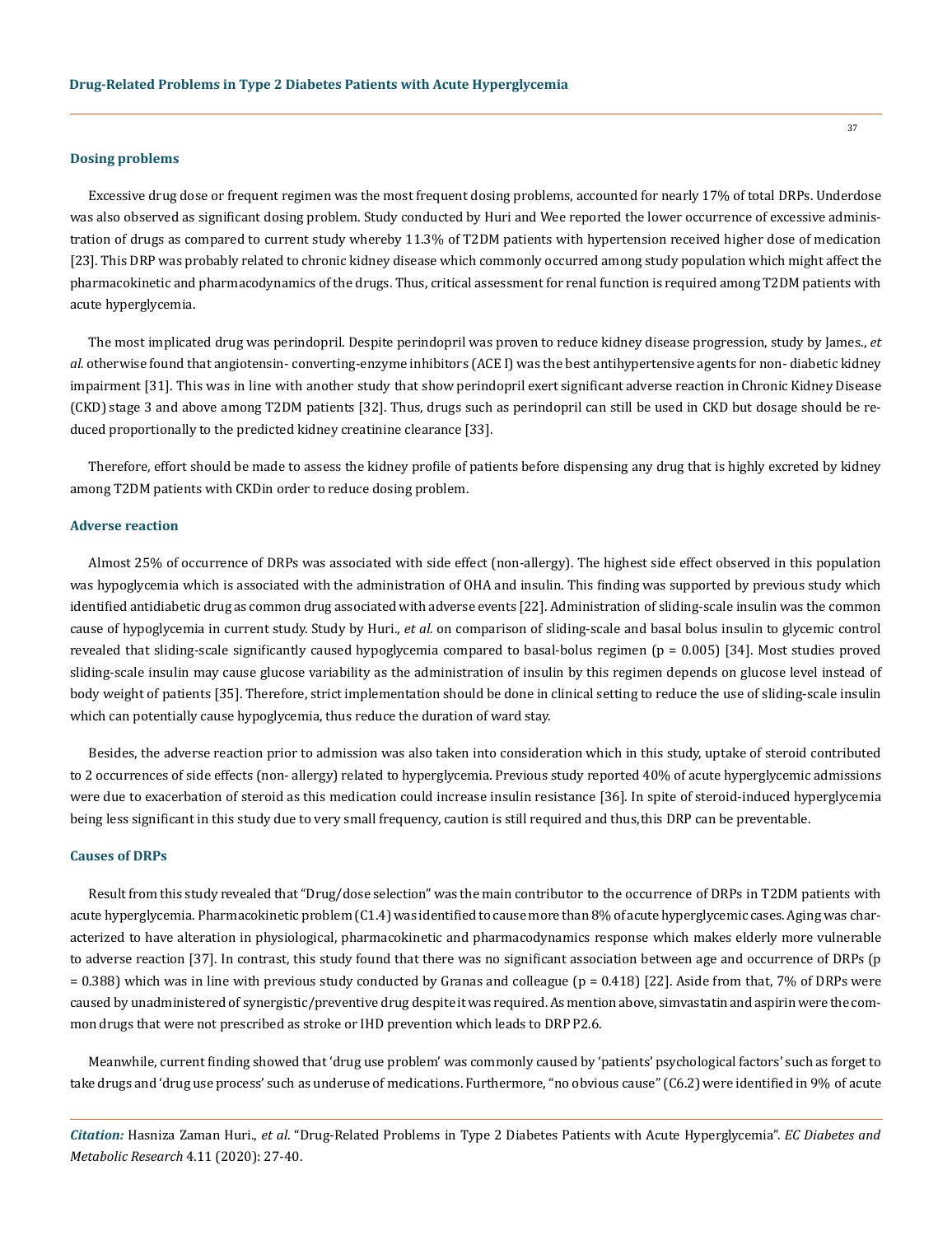hyperglycemic cases which could explain "Unclear complaint" that had been observed in this study. The number of causes identified in this study were much lower as compared to others studies which identified more than 300 causes of DRPs [23,38]. The huge difference was probably due to most of the problems identified was matched with one related cause rather than several causes and limited availability of data regarding the cause of DRPs.

## **Conclusion**

'Potential interaction' was the highest DRPs identified in T2DM patients with acute hyperglycemia with most implicated drugs were insulin, beta-blocker, simvastatin and calcium-channel blocker (mainly amlodipine). Other DRPs observed in the study were drug choice problem, dosing problem, adverse reaction, drug use problem and DRPs categorized under 'Others'. These DRPs were caused by drug/ dose selection, patients/psychological, drug use process and other cause that could not be clearly identified.

# **Bibliography**

- 1. Chaithongdi N., *et al.* ["Diagnosis and management of hyperglycemic emergencies".](https://pubmed.ncbi.nlm.nih.gov/22281881/) *Hormones* 10.4 (2011): 250-260.
- 2. Beltran G., *et al.* ["Diabetic Emergencies: New Strategies For An Old Disease".](https://pubmed.ncbi.nlm.nih.gov/25299033/) *Emergency Medicine Practice* 16.6 (2014): 1-20.
- 3. Kitabchi AE., *et al.* ["Hyperglycemia Crises in Adult Patient with Diabetes".](https://care.diabetesjournals.org/content/32/7/1335) *Diabetes Care* 32.7 (2009): 1335-1343.
- 4. [Kitabchi AE and Murphy MB. "Consequences of insulin deficiency".](https://www.openanesthesia.org/insulin-deficiency-phys-effects/) *In Atlas of Diabetes* (2012): 39-63.
- 5. Seth P., *et al.* ["Clinical Profile of Diabetic Ketoacidosis: A Prospective Study in a Tertiary Care Hospital".](https://www.ncbi.nlm.nih.gov/pmc/articles/PMC4525534/) *Journal of Clinical and Diagnostic Research* [9.6 \(2015\): OC01-OC04.](https://www.ncbi.nlm.nih.gov/pmc/articles/PMC4525534/)
- 6. [Anna M and Weinreb JE. "Hyperglycemic Hyperosmolar State \(2015\).](https://pubmed.ncbi.nlm.nih.gov/25905210/)
- 7. [Nyenwe EA and Kitabchi AE. "Evidence-based management of hyperglycemic emergencies in diabetes mellitus".](https://pubmed.ncbi.nlm.nih.gov/21978840/) *Diabetes Research [and Clinical Practice](https://pubmed.ncbi.nlm.nih.gov/21978840/)* 94.3 (2011): 340-351.
- 8. Claydon-Platt K., *et al.* ["Medication-related problems occurring in people with diabetes during an admission to an adult teaching](https://pubmed.ncbi.nlm.nih.gov/22541634/) hospital: A retrospective cohort study*[". Diabetic Research and Clinical](https://pubmed.ncbi.nlm.nih.gov/22541634/) Practice* 97 (2012): 223-230.
- 9. Delgado-Silveira E., *et al.* ["The impact of Pharmacy Intervention on the treatment of elderly multi-pathological patients".](https://pubmed.ncbi.nlm.nih.gov/26276737/) *Farmacia Hospitalaria* [39.4 \(2015\): 192-202.](https://pubmed.ncbi.nlm.nih.gov/26276737/)
- 10. Gangwar SS., *et al.* ["Impact of medication and psychological behaviour assessment by community pharmacists in type 2 diabetes](https://pubmed.ncbi.nlm.nih.gov/25352870/) [mellitus patients after hospital stay".](https://pubmed.ncbi.nlm.nih.gov/25352870/) *African Health Sciences* 14.3 (2014): 539-550.
- 11. Silva C., *et al.* ["Drug-related problems in institutionalized, polymedicated elderly patients: Opportunities for pharmacist interven](https://pubmed.ncbi.nlm.nih.gov/25637404/)tion". *[International Journal of Clinical Pharmacy](https://pubmed.ncbi.nlm.nih.gov/25637404/)* 37 (2015): 327-334.
- 12. Basger BJ., *et al.* ["Application of drug-related problem \(DRP\) classification systems: a review of the literature".](https://pubmed.ncbi.nlm.nih.gov/24789053/) *European Journal of [Clinical Pharmacology](https://pubmed.ncbi.nlm.nih.gov/24789053/)* 70.7 (2014): 799-815.
- 13. Wan Nazaimoon WM., *et al.* ["Prevalence of diabetes in Malaysia and usefulness of HbA1c as a diagnostic criterion".](https://pubmed.ncbi.nlm.nih.gov/23413941/) *Diabetic Medicine* [30.7 \(2013\): 825-828.](https://pubmed.ncbi.nlm.nih.gov/23413941/)
- 14. Valderas JM., *et al.* ["Defining Comorbidity: Implications for Understanding Health and Health Services".](https://www.ncbi.nlm.nih.gov/pmc/articles/PMC2713155/) *Annals of Family Medicine* 7.4 [\(2009\): 357-363.](https://www.ncbi.nlm.nih.gov/pmc/articles/PMC2713155/)

*Citation:* Hasniza Zaman Huri., *et al*. "Drug-Related Problems in Type 2 Diabetes Patients with Acute Hyperglycemia". *EC Diabetes and Metabolic Research* 4.11 (2020): 27-40.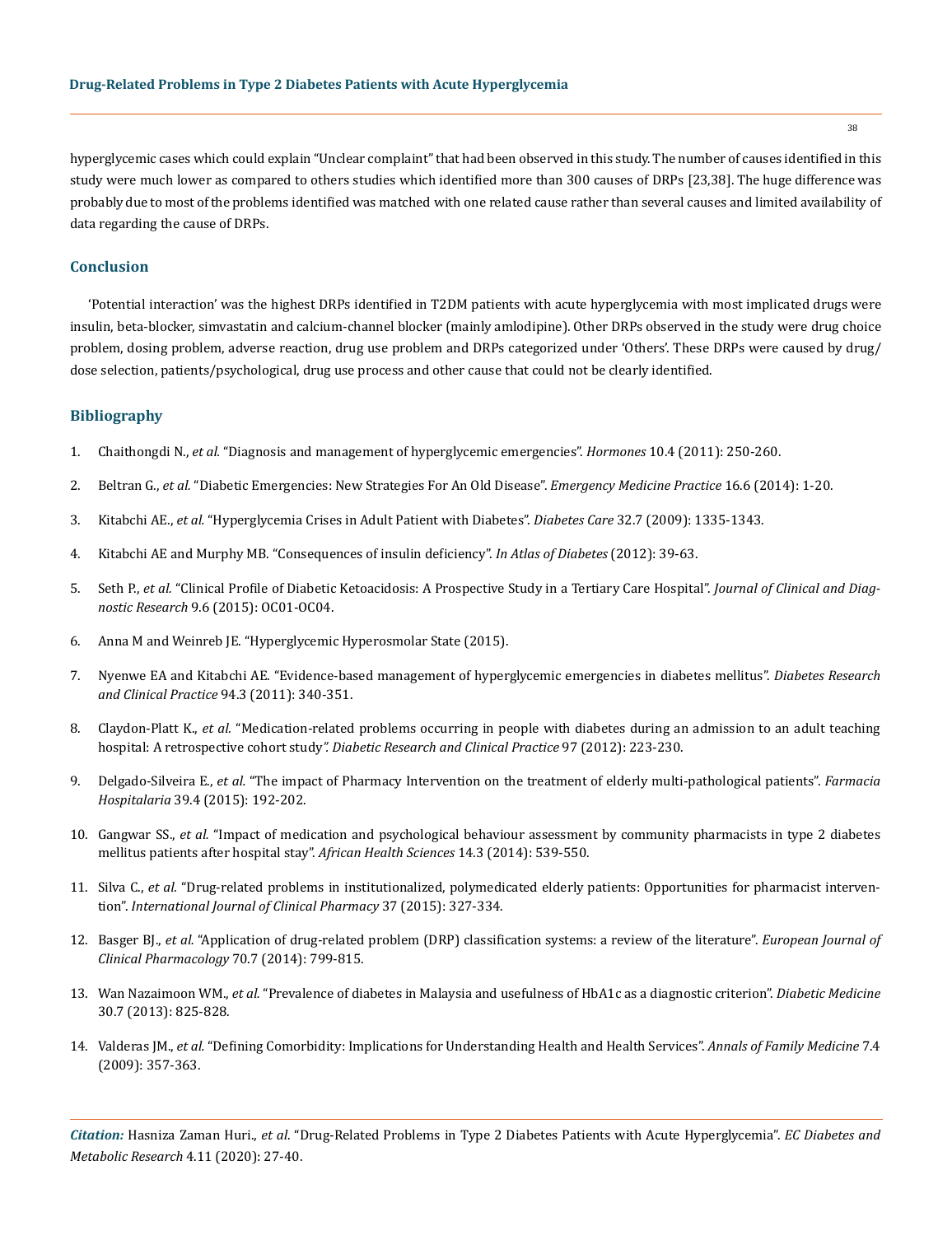- 15. [World Health Organisation. "Health statistics and information systems" \(2020\).](https://www.who.int/healthinfo/en/)
- 16. Centre for Disease and Control Prevention (CDC). "Healthy Weight" (2020).
- 17. [Pasquel FJ and Umpierrez GE. "Hyperosmolar Hyperglycemic State: A Historic Review of the Clinical Presentation, Diagnosis, and](https://pubmed.ncbi.nlm.nih.gov/25342831/)  Treatment". *Diabetes Care* [37.11 \(2014\): 3124-3131.](https://pubmed.ncbi.nlm.nih.gov/25342831/)
- 18. [American Diabetes Association \(ADA\). "Glycemic targets: Standards of Medical Care in Diabetes-2019".](https://care.diabetesjournals.org/content/42/Supplement_1/S61) *Diabetes Care* 42.1 (2019): [S61-S70.](https://care.diabetesjournals.org/content/42/Supplement_1/S61)
- 19. Corrales-Medina VF., *et al.* ["Role of acute infection in triggering acute coronary syndromes".](https://pubmed.ncbi.nlm.nih.gov/20113977/) *The Lancet-Infectious Disease* 10.2 (2010): [83-92.](https://pubmed.ncbi.nlm.nih.gov/20113977/)
- 20. [Niquille A and Bugnon O. "Relationship between drug-related problems and health outcomes: a cross-sectional study among cardio](https://pubmed.ncbi.nlm.nih.gov/20526741/)vascular patients". *[Pharmacy World and Science](https://pubmed.ncbi.nlm.nih.gov/20526741/)* 32.4 (2010): 512-519.
- 21. [Huri HZ and Ling LC. "Drug-related problems in type 2 diabetes mellitus patients with dyslipidemia".](https://pubmed.ncbi.nlm.nih.gov/24341672/) *BMC Public Health* 13.1 (2013): [1.](https://pubmed.ncbi.nlm.nih.gov/24341672/)
- 22. Granas AG., *et al.* ["Evaluating categorisation and clinical relevance of drug-related problems in medication reviews".](https://pubmed.ncbi.nlm.nih.gov/20407926/) *Pharmacy World and Science* [32.3 \(2010\): 394-403.](https://pubmed.ncbi.nlm.nih.gov/20407926/)
- 23. [Huri HZ and Wee HF. "Drug related problems in type 2 diabetes patients with hypertension: a cross-sectional retrospective study".](https://pubmed.ncbi.nlm.nih.gov/23289895/)  *[BMC Endocrine Disorders](https://pubmed.ncbi.nlm.nih.gov/23289895/)* 13.1 (2013): 1.
- 24. [Deedwania P. "Hypertension, Dyslipidemia, and Insulin Resistance in Patients With Diabetes Mellitus or the Cardiometabolic Syn](https://pubmed.ncbi.nlm.nih.gov/21214722/)[drome: Benefits of Vasodilating β-Blockers".](https://pubmed.ncbi.nlm.nih.gov/21214722/) *The Journal of Clinical Hypertension* 13.1 (2011): 52-59.
- 25. [Food and Drug Administration \(FDA\). FDA Drug Safety Communication: New restrictions, contraindications, and dose limitations for](https://www.fda.gov/drugs/drug-safety-and-availability/fda-drug-safety-communication-new-restrictions-contraindications-and-dose-limitations-zocor)  [Zocor \(simvastatin\) to reduce the risk of muscle injury \(2011\).](https://www.fda.gov/drugs/drug-safety-and-availability/fda-drug-safety-communication-new-restrictions-contraindications-and-dose-limitations-zocor)
- 26. Son H., *et al.* ["Development of a pharmacokinetic interaction model for co-administration of simvastatin and amlodipine".](https://www.researchgate.net/publication/256076036_Development_of_a_Pharmacokinetic_Interaction_Model_for_Co-administration_of_Simvastatin_and_Amlodipine) *Drug Me[tabolism and Pharmacokinetics](https://www.researchgate.net/publication/256076036_Development_of_a_Pharmacokinetic_Interaction_Model_for_Co-administration_of_Simvastatin_and_Amlodipine)* 29.2 (2014):120-128.
- 27. [Van Roozendaal BW and Krass I. "Development of an evidence-based checklist for the detection of drug related problems in type 2](https://www.ncbi.nlm.nih.gov/pmc/articles/PMC2730442/)  diabetes". *[Pharmacy World and Science](https://www.ncbi.nlm.nih.gov/pmc/articles/PMC2730442/)* 31.5 (2009): 580-595.
- 28. Ogbonna BO., *et al.* ["Drug Therapy Problems in Patients with Type-2 Diabetes in a Tertiary Hospital in Nigeria".](https://www.researchgate.net/publication/270589398_Drug_Therapy_Problems_in_Patients_with_Type-2_Diabetes_in_a_Tertiary_Hospital_in_Nigeria) *International Journal [of Innovative and Research Development](https://www.researchgate.net/publication/270589398_Drug_Therapy_Problems_in_Patients_with_Type-2_Diabetes_in_a_Tertiary_Hospital_in_Nigeria)* 3.1 (2014): 494-520.
- 29. [Davis SM and Donnan GA. "Secondary prevention after ischemic stroke or transient ischemic attack".](https://www.nejm.org/doi/pdf/10.1056/NEJMcp1107281) *New England Journal of Medicine* [366.20 \(2012\): 1914-1922.](https://www.nejm.org/doi/pdf/10.1056/NEJMcp1107281)
- 30. [Alhusban A and Fagan SC. "Secondary prevention of stroke in the elderly: a review of the evidence".](https://pubmed.ncbi.nlm.nih.gov/21570361/) *The American Journal of Geriatric [Pharmacotherapy](https://pubmed.ncbi.nlm.nih.gov/21570361/)* 9.3 (2011): 143-152.
- 31. James MT., *et al.* ["Early recognition and prevention of chronic kidney disease".](https://pubmed.ncbi.nlm.nih.gov/20382326/) *The Lancet* 375.9722 (2010): 1296-1309.
- 32. Heerspink HJL., *et al.* ["Effects of a fixed combination of perindopril and indapamide in patients with type 2 diabetes and chronic kid](https://academic.oup.com/eurheartj/article/31/23/2888/2397966)ney disease". *[European Heart Journal](https://academic.oup.com/eurheartj/article/31/23/2888/2397966)* (2010): 1-9.
- 33. [Doogue MP and Polasek TM. "Drug Dosing in Renal Disease".](https://www.ncbi.nlm.nih.gov/pmc/articles/PMC3100283/) *The Clinical Biochemist Review* 32.2 (2011): 69-73.

*Citation:* Hasniza Zaman Huri., *et al*. "Drug-Related Problems in Type 2 Diabetes Patients with Acute Hyperglycemia". *EC Diabetes and Metabolic Research* 4.11 (2020): 27-40.